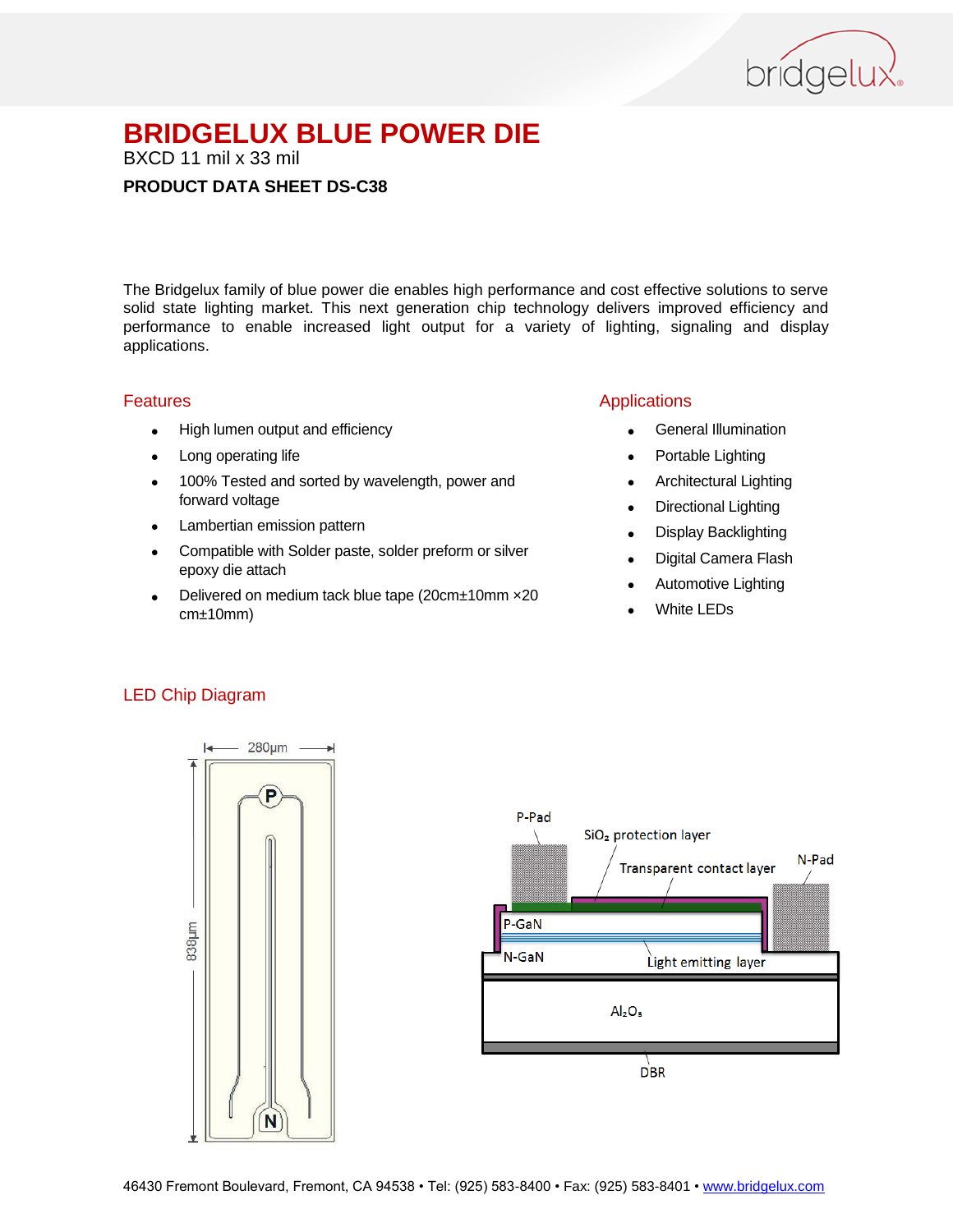BXCD 11 mil x 33 mil

#### Product Nomenclature

### **B X C D 1133 X X X – Y – Z**

Where:

|  | BXCD: Designates product family |  |  |
|--|---------------------------------|--|--|
|--|---------------------------------|--|--|

- 1133: Designates die size (11 mil x 33 mil)
- XXX: Designates dominant wavelength bin
- Y: Designates radiometric power bin
- Z: Designates forward voltage bin

### Part Numbering and Bin Definitions

Bridgelux LED chips are sorted into the brightness and dominant wavelength bins shown below at  $I_f =$ 150 mA. Each blue tape contains die from only one brightness bin and one wavelength bin.

The forward voltage bins are 3.0-3.1 V (A1), 3.1-3.2 V (A2), 3.2-3.3 V (B1), 3.3-3.4 V (B2), 3.4-3.5 V (C1), and 3.5-3.6 V (C2). The maximum forward voltage ( $V_f$  max) = 3.6 V.

| <b>Dominant</b> | <b>Power Bin D5</b> | <b>Power Bin D6</b> |  |
|-----------------|---------------------|---------------------|--|
| Wavelength      | $(240 - 250$ mW)    | $(250 - 260$ mW)    |  |
|                 |                     |                     |  |
| 450 to 452.5nm  | BXCD1133450-D5-z    | BXCD1133450-D6-z    |  |
| 452.5 to 455nm  | BXCD1133452-D5-z    | BXCD1133452-D6-z    |  |
| 455 to 457.5nm  | BXCD1133455-D5-z    | BXCD1133455-D6-z    |  |
| 457.5 to 460nm  | BXCD1133457-D5-z    | BXCD1133457-D6-z    |  |
|                 |                     |                     |  |
|                 |                     |                     |  |
| <b>Dominant</b> | <b>Power Bin D7</b> | <b>Power Bin D8</b> |  |
| Wavelength      | $(260 - 270$ mW)    | $(270 - 285$ mW)    |  |
|                 |                     |                     |  |
| 450 to 452.5nm  | BXCD1133450-D7-z    | BXCD1133450-D8-z    |  |
| 452.5 to 455nm  | BXCD1133452-D7-z    | BXCD1133452-D8-z    |  |
| 455 to 457.5nm  | BXCD1133455-D7-z    | BXCD1133455-D8-z    |  |

**Note:** z = "A1" for Vf bin of 3.0-3.1 V; "A2" for Vf bin of 3.1-3.2 V; "B1" for Vf bin of 3.2-3.3 V; "B2" for Vf bin of 3.3-3.4 V; "C1" for Vf bin of 3.4-3.5 V z = "C2" for Vf bin of 3.5-3.6 V.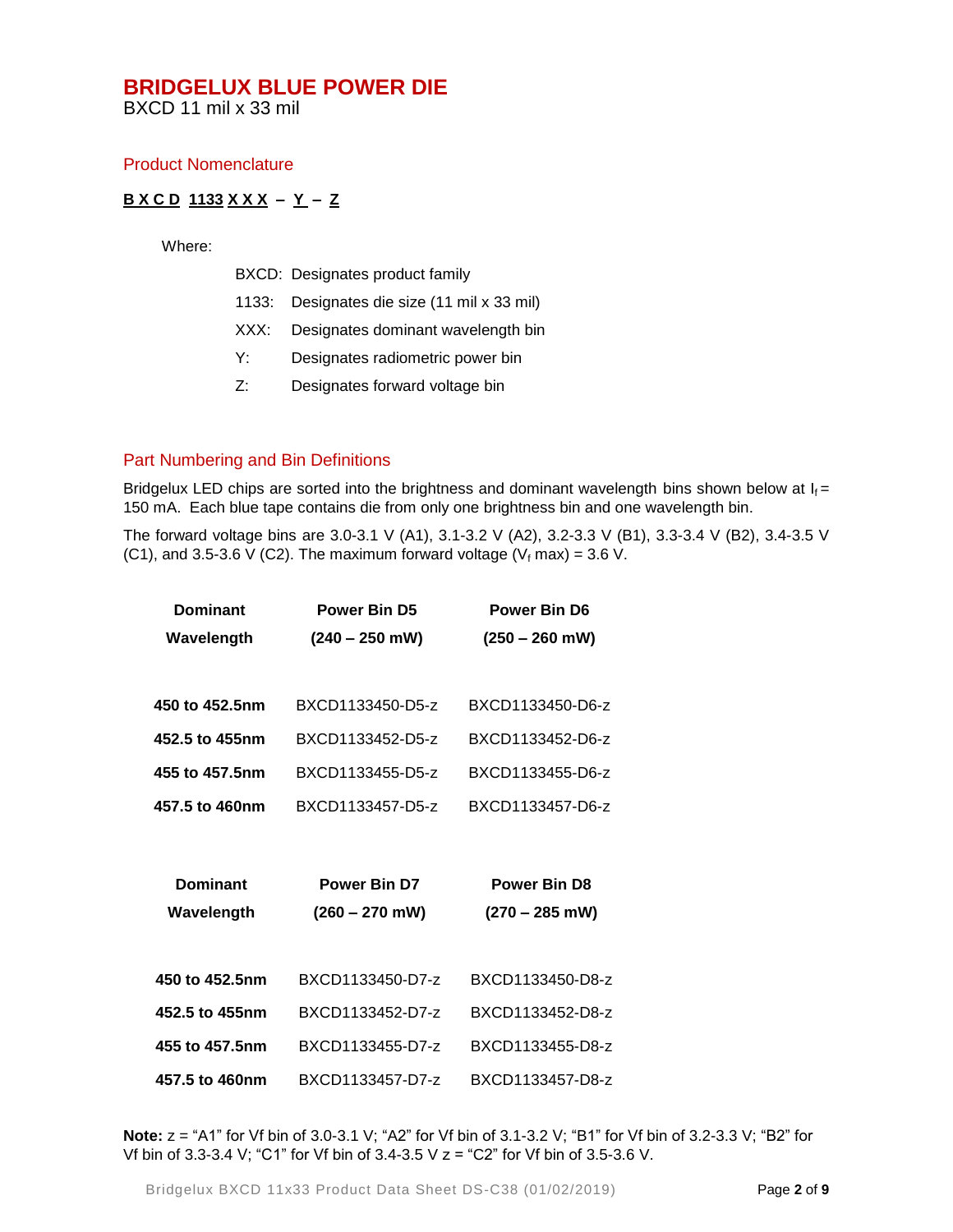BXCD 11 mil x 33 mil

### Mechanical Dimensions

| Chip size       | $280(\pm 35)$ µm ×838( $\pm 35$ ) µm |  |
|-----------------|--------------------------------------|--|
| Wafer thickness | 150± 10 µm                           |  |
| Pad Thickness   | $2.0 \pm 0.5$ µm                     |  |
| Au Pad Diameter | P: $50\pm2$ µm / N: $50\pm2$ µm      |  |

### Absolute Maximum Ratings

| <b>Parameter</b>                  | <b>Symbol</b>           | <b>Maximum Rating</b>             | <b>Condition</b>   |
|-----------------------------------|-------------------------|-----------------------------------|--------------------|
| <b>Forward DC Current</b>         | $\mathbf{I}_{\text{f}}$ | $200 \text{ mA}^1$                | $T_a = 25^\circ C$ |
| <b>Forward Voltage</b>            | $V_{f}$                 | 3.6V                              | $I_f = 150$ mA     |
| Reverse voltage                   | $V_{r}$                 | -5 $V$                            | $T_a = 25^\circ C$ |
| <b>Reverse Current</b>            | ı,                      | $2.0 \mu A$                       | $V_r = -5 V$       |
| <b>Junction Temperature</b>       | $\mathsf{T}_\mathsf{i}$ | $125^{\circ}$ C                   |                    |
| Assembly Process Temp.            |                         | $325^{\circ}$ C for <5 seconds    |                    |
| Storage Conditions (chip on tape) |                         | 0°C to $+40$ °C ambient, RH < 65% |                    |

#### Notes:

- 1. Maximum drive current depends on junction temperature, die attach methods/materials, and lifetime requirements of the application.
- 2. Bridgelux LED chips are Class 1 ESD sensitive.
- 3. The typical spectra half-width of the BXCD1133 blue power die is < 25 nm.
- 4. Please consult the Bridgelux technical support team for information on how to optimize the light output of our chips in your package.
- 5. Brightness values are measured in an integrating sphere using silver plated TO39 headers without encapsulation.
- 6. Tapes should be stored in a vertical orientation, not horizontally stacked. Stacking of tapes can place excessive pressure on the bond pads of the LED, resulting in reduced wire bonding strength.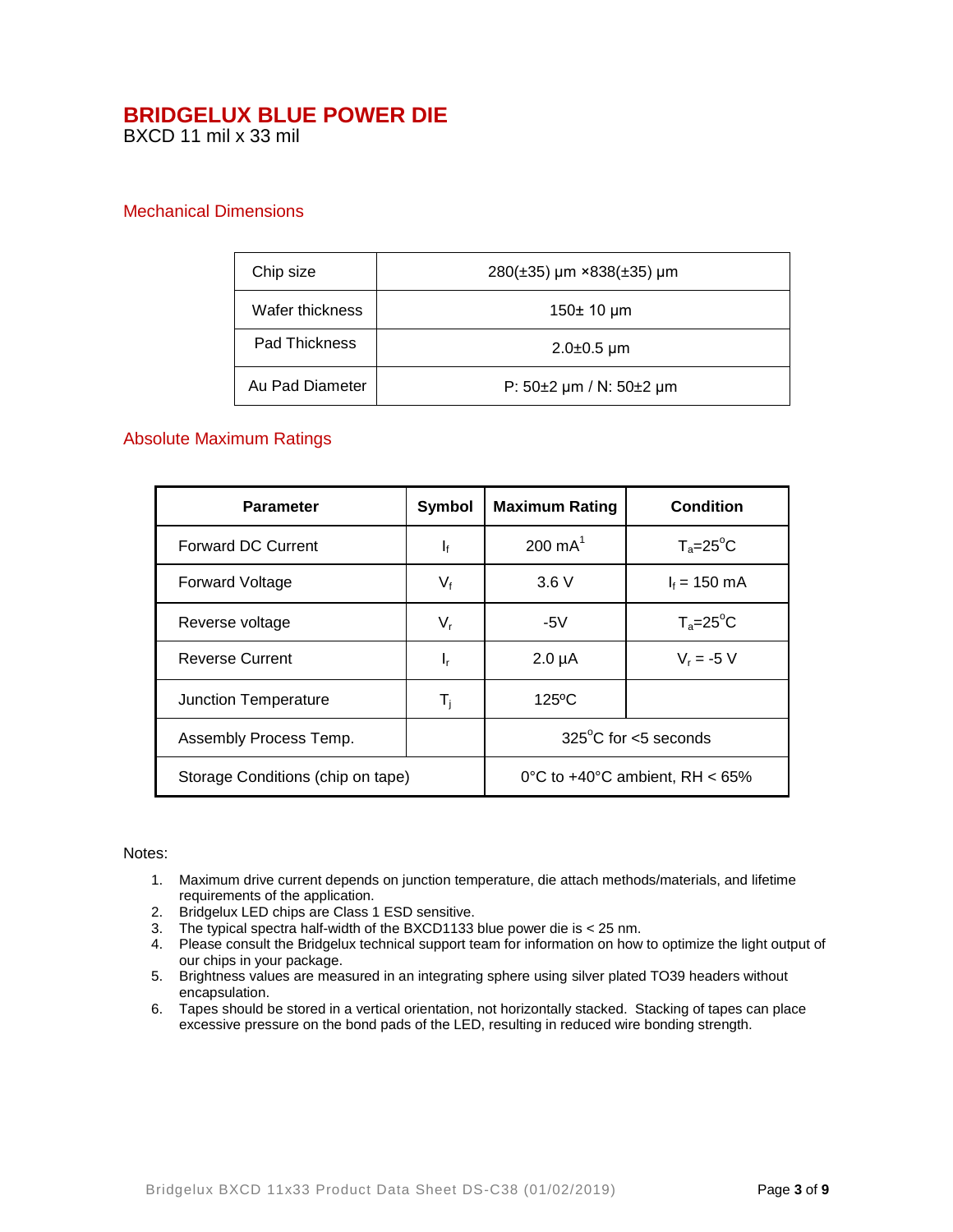BXCD 11 mil x 33 mil

### Environmental Compliance

Bridgelux is committed to providing environmentally friendly products to the solid state lighting market. Bridgelux BXCD1133 blue power die are compliant to the European Union directives on the restriction of hazardous substances in electronic equipment, namely the RoHS directive. Bridgelux will not intentionally add the following restricted materials to BXCD1133 die products: lead, mercury, cadmium, hexavalent chromium, polybrominated biphenyls (PBB) or polybrominated diphenyl ethers (PBDE).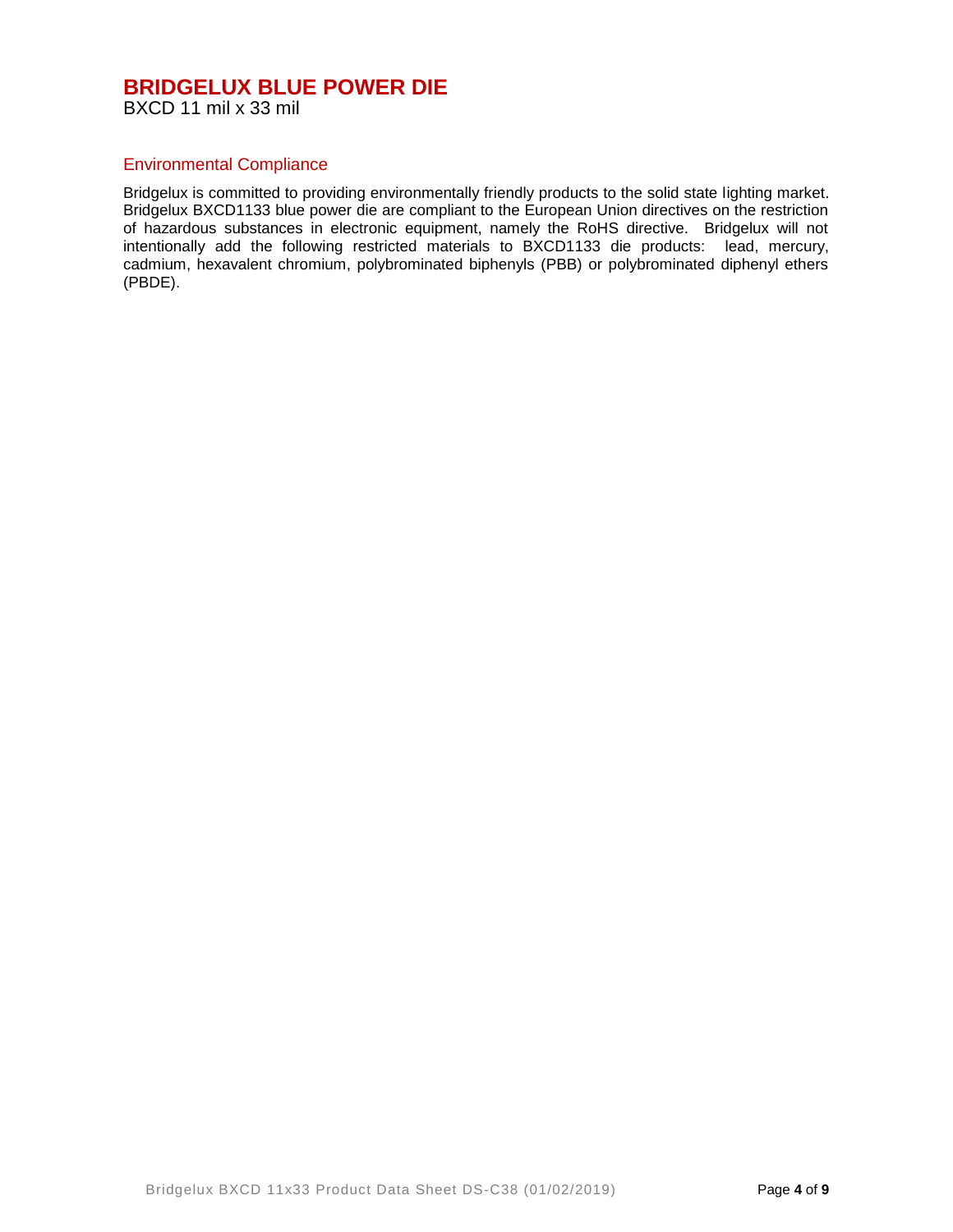BXCD 11 mil x 33 mil

### Performance vs. Current

The following curves represent typical performance of the BXCD1133 blue power die. Actual performance will vary slightly for different power, dominant wavelength and Vf bins.



Figure 1: Relative Luminous Intensity vs. Forward Current ( $T_i = 25^{\circ}C$ )



Figure 2: Forward Current vs. Forward Voltage  $(T_i = 25^{\circ}C)$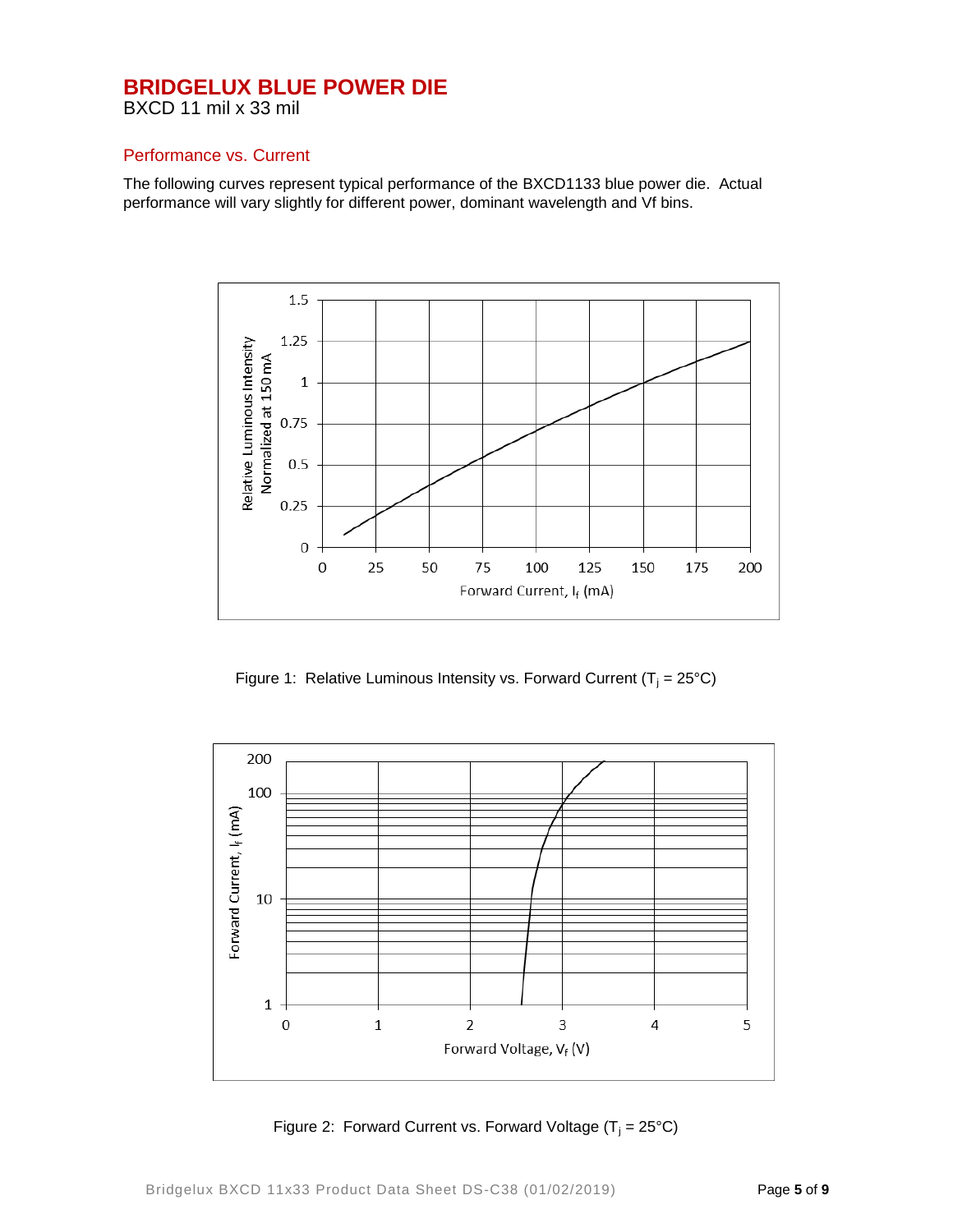BXCD 11 mil x 33 mil

### Performance vs. Junction Temperature

The following curves represent typical performance of the BXCD1133 blue power die. Actual performance will vary slightly for different power, dominant wavelength and Vf bins.



Figure 3: Forward Voltage Shift vs. Junction Temperature



Figure 4: Relative Light Intensity vs. Junction Temperature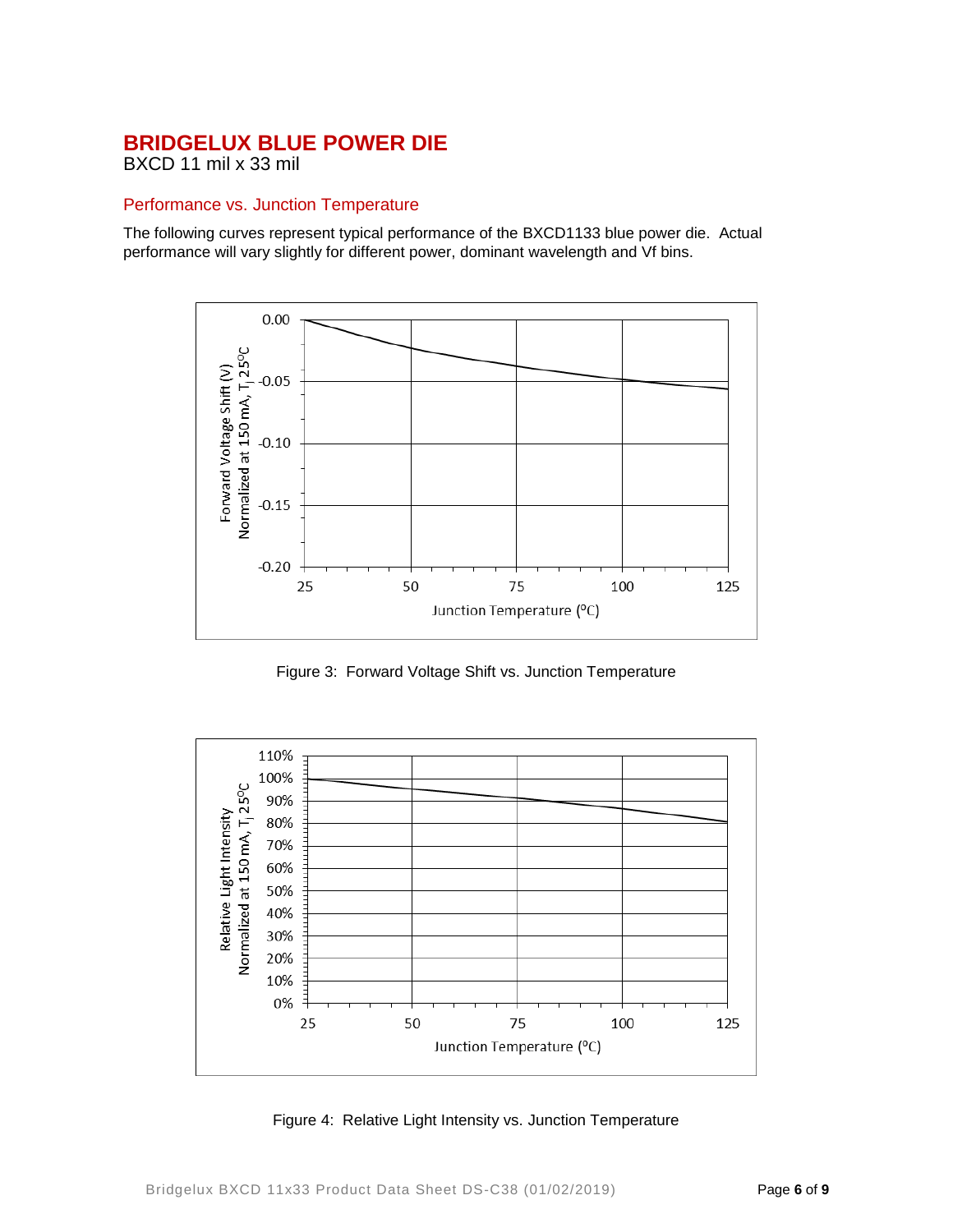BXCD 11 mil x 33 mil

### Wavelength Shift

The following curves represent typical performance of the BXCD1133 blue power die. Actual performance will vary slightly for different power, dominant wavelength and Vf bins.



Figure 5: Wavelength Shift vs. Junction Temperature



Figure 6: Wavelength Shift vs. Forward Current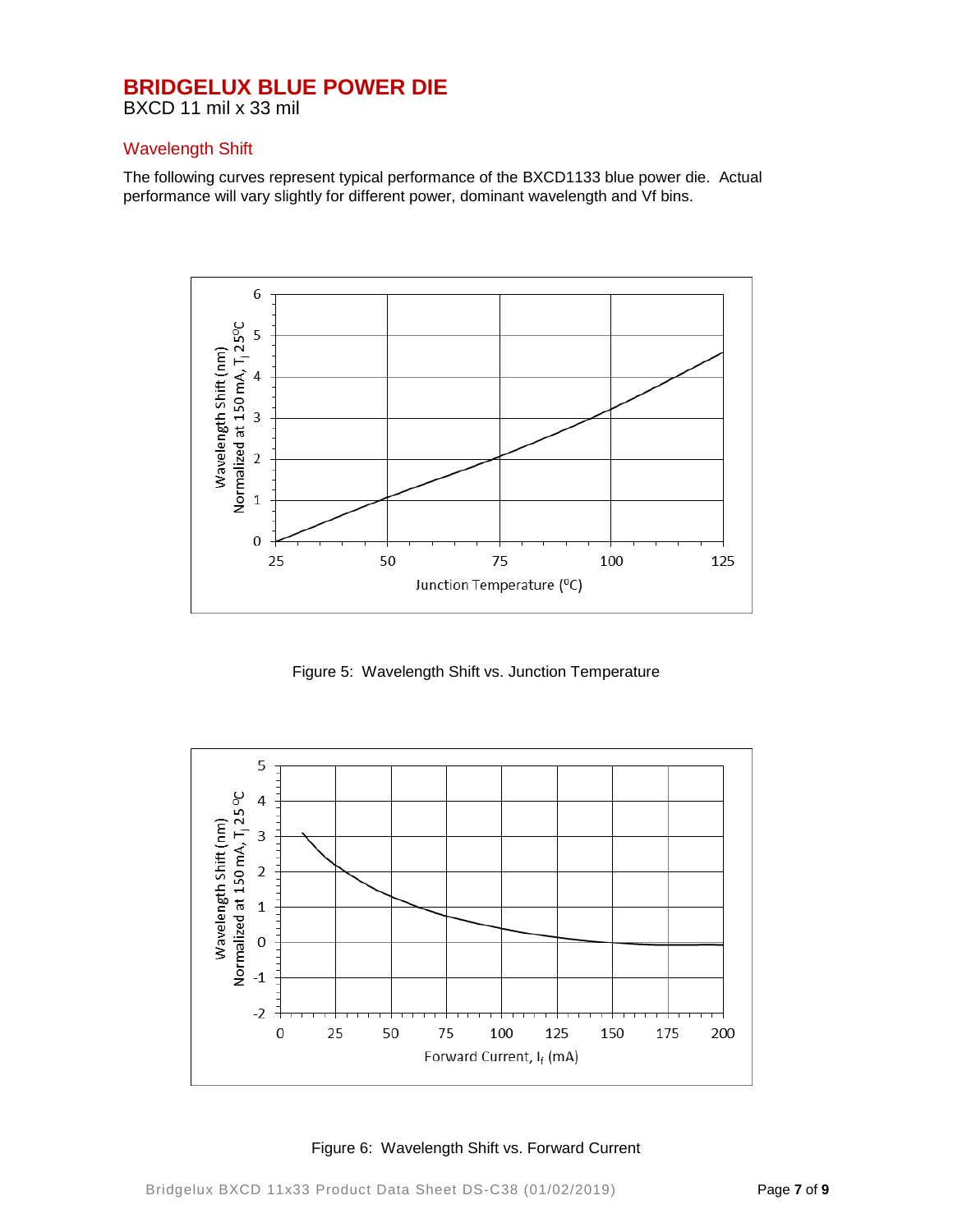BXCD 11 mil x 33 mil

### Typical Radiation Pattern



Figure 7: Typical Radiation Pattern (150 mA Operation)

### Current De-rating Curves